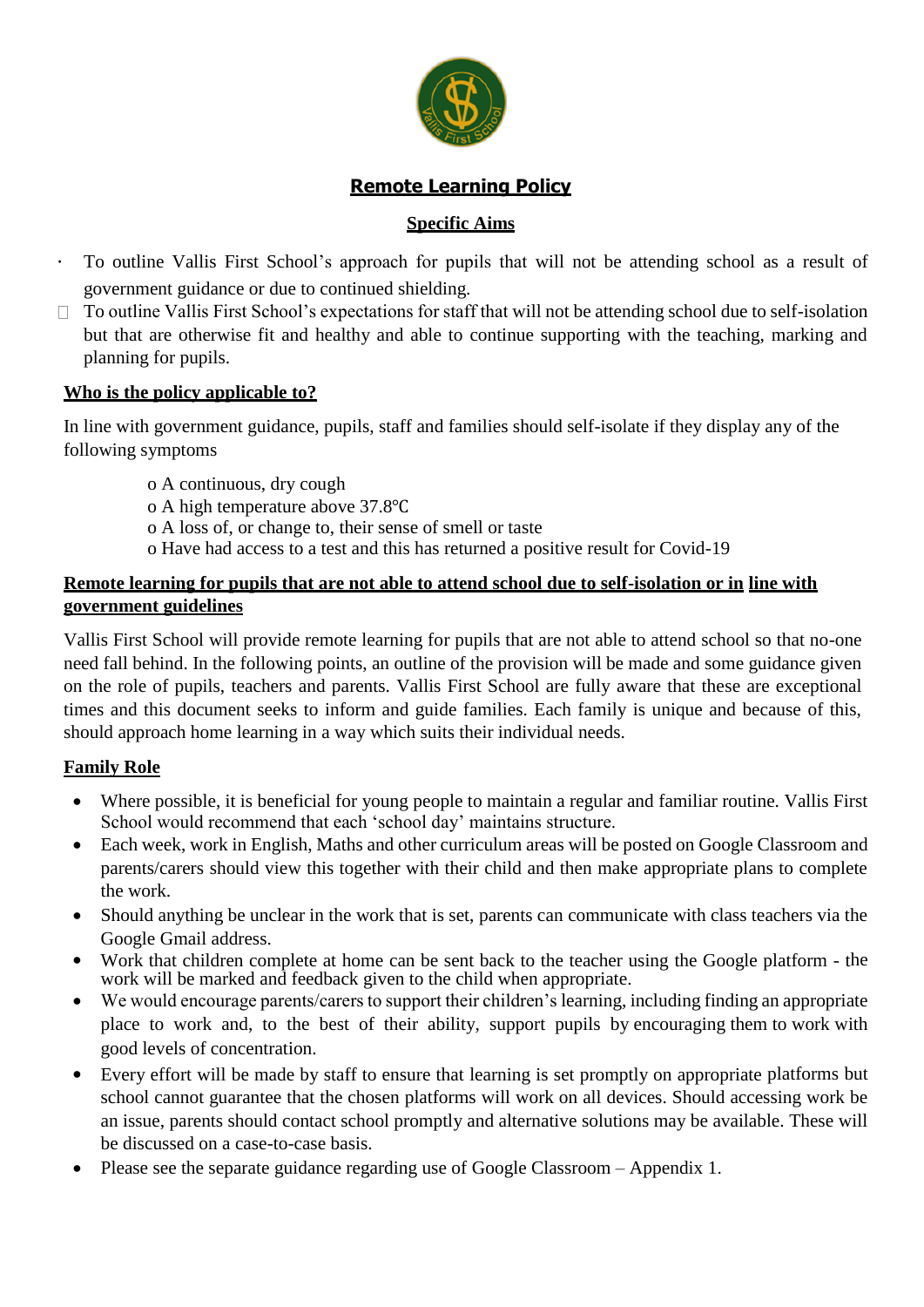#### **Staff Expectations**

Staff from Vallis First School will continue to support children that are unable to attend.

- Teachers should plan lessons that are relevant to the curriculum focus for that year group and endeavor to replicate this through tasks for home learners. In general, the work set for home learning will be the same as the planned class learning with relevant adaptations.
- Resources, activities and instructions will be uploaded to Google Classroom and can be found in the appropriate class page.
- We would endeavor to meet the needs of any children with identified SEN in the same way we would in school. Staff would communicate with the families concerned as to the best way to meet these needs which may include adapted resources.
- Signpost parents to links for online learning and videos that may support their children in their learning e.g. Oak National Academy; BBC Bitesize.
- Any resources used, including websites and worksheets, should, where possible, be shared with home learners. Staff will do this electronically and it will be the responsibility of families to print/download/use these resources at home. If a family does not have access to a printer, please let the office know.
- We will try to respond, within reason, promptly to requests for support from families at home. This should be done via Gmail or phone call.
- Should a staff member require support with the use of technology, it is their responsibility to seek this support in school and Senior Leaders will ensure that support is given promptly.

#### **Remote teaching for staff who are self-isolating**

Teaching staff are required to self-isolate if they show symptoms outlined at the start of this policy or they have been told to shield and/or have received a letter to confirm this.

If a member of staff is required to self-isolate, they are expected to:

- $\Box$  Follow normal reporting procedure for planned absence.
- $\Box$  School will ask staff about their intention to get tested. Should a staff member be tested, it is expected, as per national guidance, to share the result of this test with school so that appropriate plans can be made.

Whilst self-isolating, and if able to do so, staff will be asked to support with the online learning provision for their year group.

#### **Reviewed: November 2020**